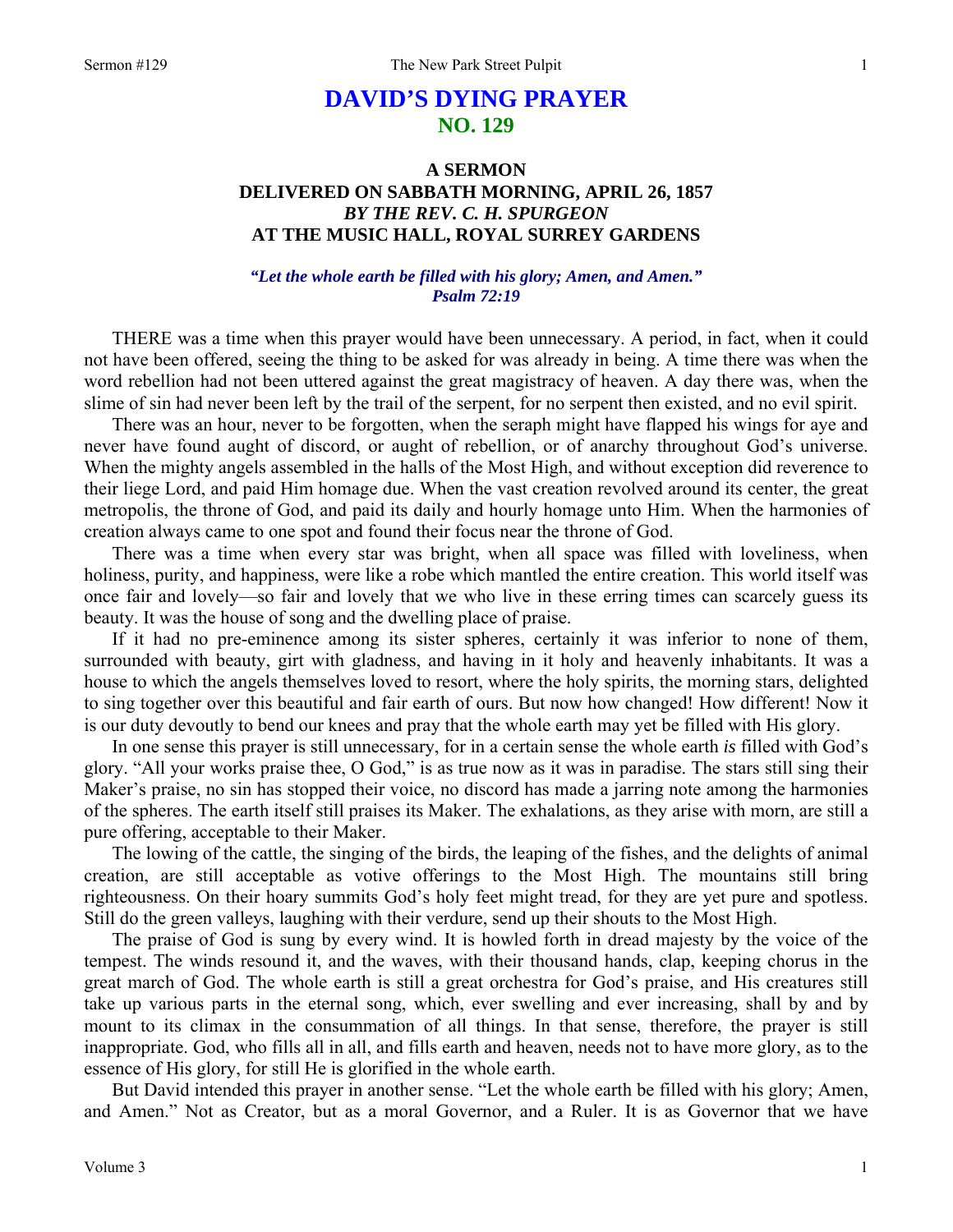revolted from God and done dishonor to Him. It is as our Master, our Ruler, our Judge, that we have done despite to His glory and have trampled on His crown.

It is, therefore, in this respect that David wished that the whole earth might be filled with God's glory. He desired that every idol temple might be cast down—that the name of JEHOVAH might be sung by every lip, that He in His person might be loved by every heart, and be forever adored as "God over all blessed for ever." A foolish wish, say you, for it never can be accomplished. Surely the day will never come when hoary systems of superstition shall die.

What! Shall colossal systems of infidelity and of idolatry totter to their fall? They have resisted the battering ram for many a year, and yet shall they pass away, and shall God's kingdom come, and His will be done on earth, even as it is in heaven? Nay, it is no day dream of a boy, it is no wish of the enthusiast.

Mark who uttered that prayer, and where he was when he uttered it. It was the prayer of a dying king. It was the prayer of a holy man of God, whose eyes were just then lighted up with brightness in view of the celestial city, as he stood on the mighty Pisgah, "and viewed the landscape o'er"—the prayer of the dying psalmist, when on the margin of his life he surveyed the ocean—the prayer of a mighty king, when he saw the scroll of prophecy unfolded before him for the last time, and was about to be ushered into the presence of his Maker.

He uttered this as his last best wish and desire, and when he had uttered it he sank back in his bed, and said, "The prayers of David the son of Jesse are ended." It was his last prayer, "Let the whole earth be filled with his glory; Amen, and Amen."

First, this morning, I shall try to *explain the prayer.* Then I shall labor as God shall enable me to *inflame the hearts of all Christian men to desire the object of this prayer.* Then offer a *word or two of counsel as to the pursuit of the object here spoken of.* And conclude by noticing the promise to buoy our hopes up. By and by, "The earth shall be filled with his glory."

**I.** First, then, let me EXPLAIN THE PRAYER.

It is a large prayer—a massive one. A prayer for a city needs a stretch of faith. Ay, there are times when a prayer for one man is enough to stagger our belief, for we can scarcely think that God will hear us for even that one. But how great this prayer is! how comprehensive! "Let the whole earth be filled with his glory; Amen, and Amen."

It does not exempt one single country, however trodden under the foot of superstition. It does not leave out one single nation, however abandoned. For the cannibal as well as for the civilized, for the man that grasps the tomahawk as well as for the man who bends his knee in supplication, this prayer is uttered, "Let the whole earth be filled with his glory; Amen, and Amen."

Let me just very briefly note what I believe the psalmist meant. *He desired that the true religion of God might be sent into every country*. Looking from that point of view, as we utter this prayer, what a multitude of thoughts rush into our minds! Lo, yonder we see the hoary systems of ancient superstition. We behold multitudes bowing down before Buddha and Brahma, and paying their adorations to idols that are no gods. We pray for them that they may cease to be idolaters and that God's name may be known amongst them.

Yonder we see the crescent, gleaming with a pale and sickly light, and we pray that the followers of Mohammed may bow themselves before the cross, renounce the scimitar, and return to Him that loved them, casting away all the uncleanness and filthiness of their former religion.

We see yonder the scarlet woman on the seven hills and we include her in our prayer. We pray that God may cast down Rome, that He may overturn her deep, hell-rooted foundations, and may cause her tyranny over the nations to cease. That she may no more be drunk with the blood of the slain, and no more with her idolatries and witchcrafts lead the nations astray. We include her in our supplications.

We look on nations that are almost too debased to be included in the roll of mankind. We see the Khoikhoi in his kraal, the Bushman and the Bechuana, and we put up our prayer for these, "Let the whole earth be filled with his glory; Amen, and Amen." Let Africa's center, once thought to be barren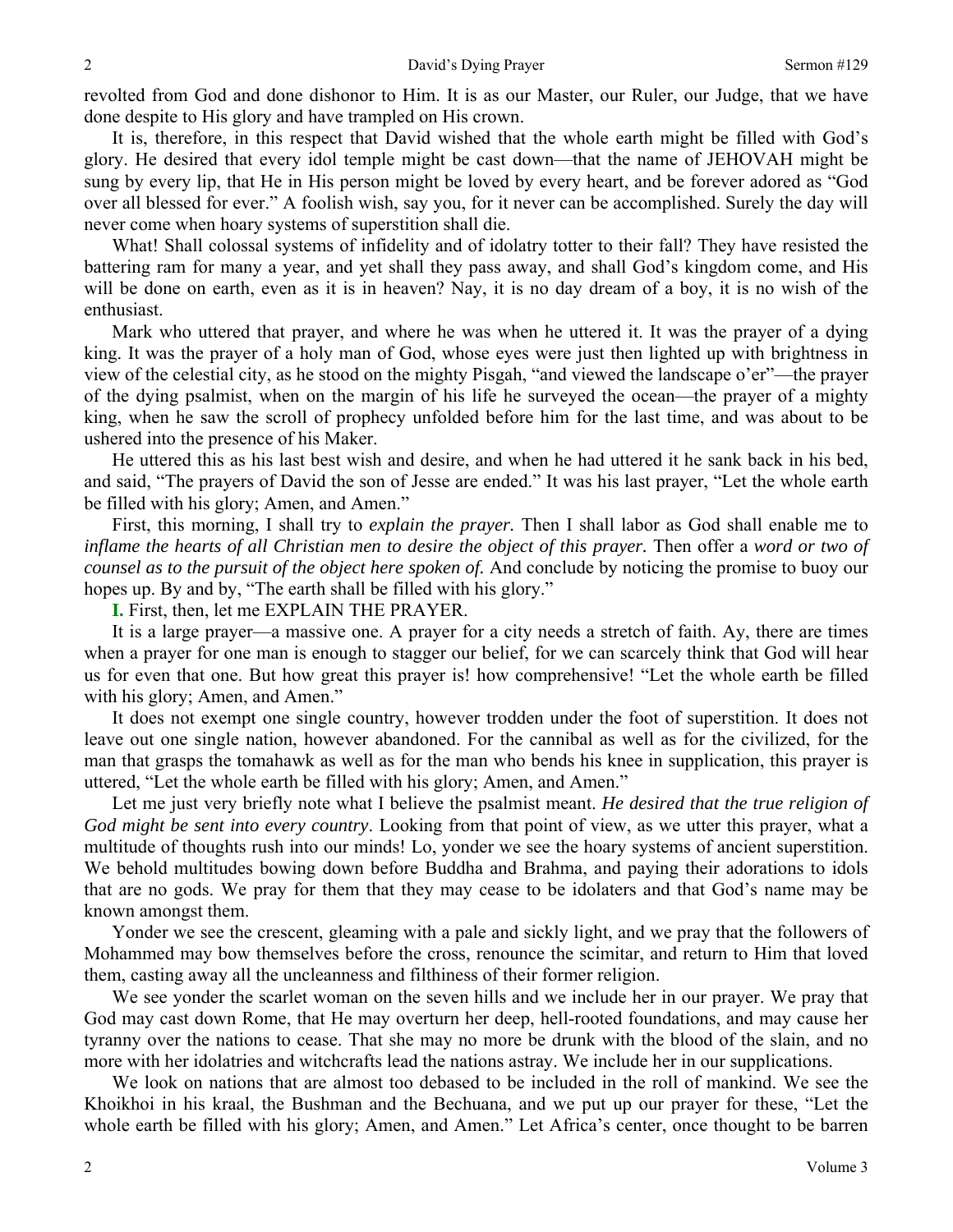but now discovered to be glorious in fertility, become fertile also in works of grace. Let the regions whence our black brethren have been driven to slavery become the homes of blessedness and the regions of God's praise.

We cast our eye to other regions, where the scalp is still at the Indian's girdle, where still they wash their hands in blood and delight themselves in murder. Or we look to that huge empire of China, and we see the myriads still lost in infidelity, and a partial idolatry, which is consuming them and destroying them, and we pray, "Let the whole earth be filled with his glory; Amen, and Amen."

Yes, it is a great prayer, but we mean it. We are praying against Juggernaut, and against Buddha, and against every form and fashion of false religion. We are crying against anti-Christ, and we are praying that the day may come when every temple shall be dismantled, when every shrine shall be left poor as poverty, and when there shall be no temple but the temple of the Lord God of Hosts, and when no song shall be sung but the song of "Hallelujah; unto him that loved us, and washed us from our sins in his own blood."

But we mean more than this. We ask not merely the nominal Christianity of any country, but *the conversion of every family in every country*. "Let the whole earth be filled with his glory; Amen, and Amen." Is that wish too great, too high? Are we too sanguine in our expectations? No, "The knowledge of the LORD" is to "cover the earth, as the waters cover the sea," and that is entirely.

We do not wish to see dry places here and there, but as the deep foundations of the depths are covered with the sea, so we wish that every nation may be covered with God's truth. And so we pray that every family may receive it. Yes, we pray that every household may have its morning and its evening prayer. We pray that every family may be brought up in the fear of the Lord, that every child may, on its mother's knee, say, "Our Father," and that the answer may come to the infant's prayer, "Thy kingdom come."

Yes, we ask of God that every house may be like the tents of Judah, consecrated to God. We ask that even the kraal of the Khoikhoi may become a synagogue for God's praise. Our desire is, that man may become so holy, that every meal may become a eucharist, and every cup a chalice, and every garment a priestly vestment, and that all their labors may be consecrated to the Lord. We are bound to expect it, for it is said, "Even the bells upon the horses shall be holiness to the LORD, and even the pots in the LORD'S house shall be like the bowls before the altar."

But we go further than that. We do not ask merely for household conversion, but for *the individual salvation of every being existing*. "Let the whole earth be filled with his glory; Amen, and Amen." Should there be one heart that does not beat in God's praise, or one lip that is dumb in the melody of thanksgiving, then there would be yet a spot left which would not be filled with God's praise, and that one left unconverted would blot and blur the whole great work of filling the earth with God's glory.

A missionary once said, and said truly, that if all the people in the world were converted, except one man in Siberia, it would be worth while for all the Christians in England to make a pilgrimage to Siberia, if that man's salvation could not be accomplished in any other way. And so it would.

The salvation of one soul is unutterably precious, and when we offer this prayer we exclude none. We pray that the atheist, the blasphemer, the hardened rebel, the profligate, may each be filled with God's glory. And then we ask for mercy for the whole earth. We leave not out so much as one, but so hope and expect the day when all mankind shall bow at the Savior's feet, when every hand shall bring tribute, every lip a song, and every eye shall speak its gladness and its praise.

This I believe to be the psalmist's prayer—that every man might be converted, and that in fact everywhere, in every heart and conscience, God might reign without a rival, Lord paramount over the great wide world.

**II.** Well, now, I am going, in the second place, to try TO STIR YOU UP, my brethren, to desire this great, this wonderful thing for which David prayed.

Oh! for the rough and burning eloquence of the hermit of old, who stirred the nations of Europe to battle for the cross! I would to God this morning I could speak as he did, when the multitude were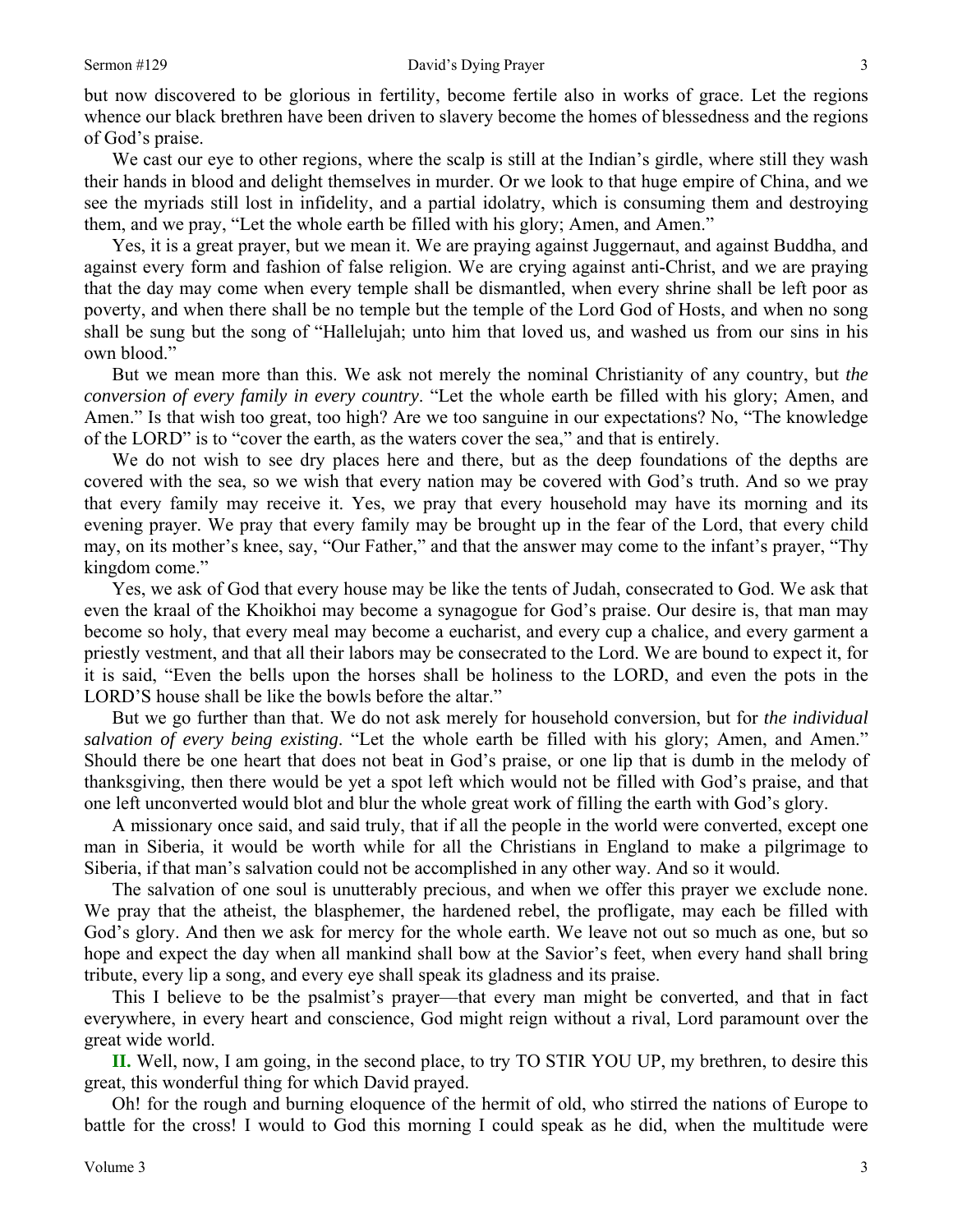gathered together, or like that bishop of the church, who followed him, who addressed the mighty multitudes with such burning words of fiery eloquence, that at last they heaved to and fro with waves of excitement, and every man, starting to his feet and grasping his sword cried, "*Deus vult*," "The Lord wills it," and rushed forward to battle and to victory.

In a higher and holier sense I preach the crusade today, not as a hermit, but as God's preacher. I come forth to stir you up, men and brethren, to desire and seek after this great and highest wish of the faithful, that the whole earth might be filled with His glory. And how shall I stir you up except by leading you to one or two contemplations?

First, I beseech you, *contemplate the majesty of God,* or rather, since I am unable to help you to do that just now, let me remind you of seasons when you have in some measure grasped the thought of His divinity. Have you never at night gazed upon the starry orbs, with the thought that God was the Maker of them all, until your soul was steeped in reverent adoration, and have you then bowed your head with wonder and with praise and said, "Great God! how infinite are You"?

Have you never, in looking upon God's pure earth, when you have seen the mountains, and the clouds, and the rivers, and the floods, said—

### *"These are Thy glorious works, Parent of good, Almighty! Thine this universal frame, Thus wondrous fair: Thyself how wondrous then?"*

Oh! methinks you must have had some glowing bursts of devotion, somewhat like that burst of Coleridge, in his hymn from the valley of Chamounix, or like that of Thompson, when he leads the Seasons out to sing God's praise. Or like that matchless burst of Milton, when he extolled God, making Adam in the garden praise his Maker.

Yes, there have been moments when we could bow before God, when we felt our own nothingness, and knew that He was all in all. Ah! if you can get such thoughts as these, my friends, this morning, I know that the next thought akin to this will be—"Let the whole earth be filled with his glory; Amen, and Amen."

You cannot bow before God yourself and adore Him, without wishing that all the rest of mankind should do the same. Ah! and the thought has gone further. You have wished that even inanimate objects might praise Him. Oh! you mountains, let the shaggy woods upon your crowns wave in adoration. You that with bald heads lift up yourselves loftier than those minor hills, let the clouds that gird you serve like wings of cherubim to veil your faces.

But oh! adore Him, adore Him, for He is worthy of all adoration, let Him ever be extolled. You cannot, I repeat, have great thoughts of God yourselves, without spontaneously rising up and saying, "Let the whole earth be filled with his glory; Amen, and Amen."

But my brethren, turn your eyes yonder. What do you see there? You see the Son of God stepping from the place of His glory, casting aside the garments of His majesty, and robing Himself in garments of clay. Do you see Him yonder? He is nailed to a cross. Oh! can you behold Him, as His head hangs meekly on His breast? Can you catch the accents of His lips, when He says, "Father, forgive them"? Do you see Him with the thorn-crown still about His brow, with bleeding head, and hands, and feet? And does not your soul burst with adoration, when you see Him giving Himself for your sins?

What! Can you look upon this miracle of miracles, the death of the Son of God, without feeling reverence stirred within your bosom—a marvelous adoration that language can never express? No, I am sure you cannot. You bow yourself before that cross, you close your eyes, that are already filled with tears, and as you bend your head upon the mount of Calvary I hear you say, "Jesus, have mercy upon me."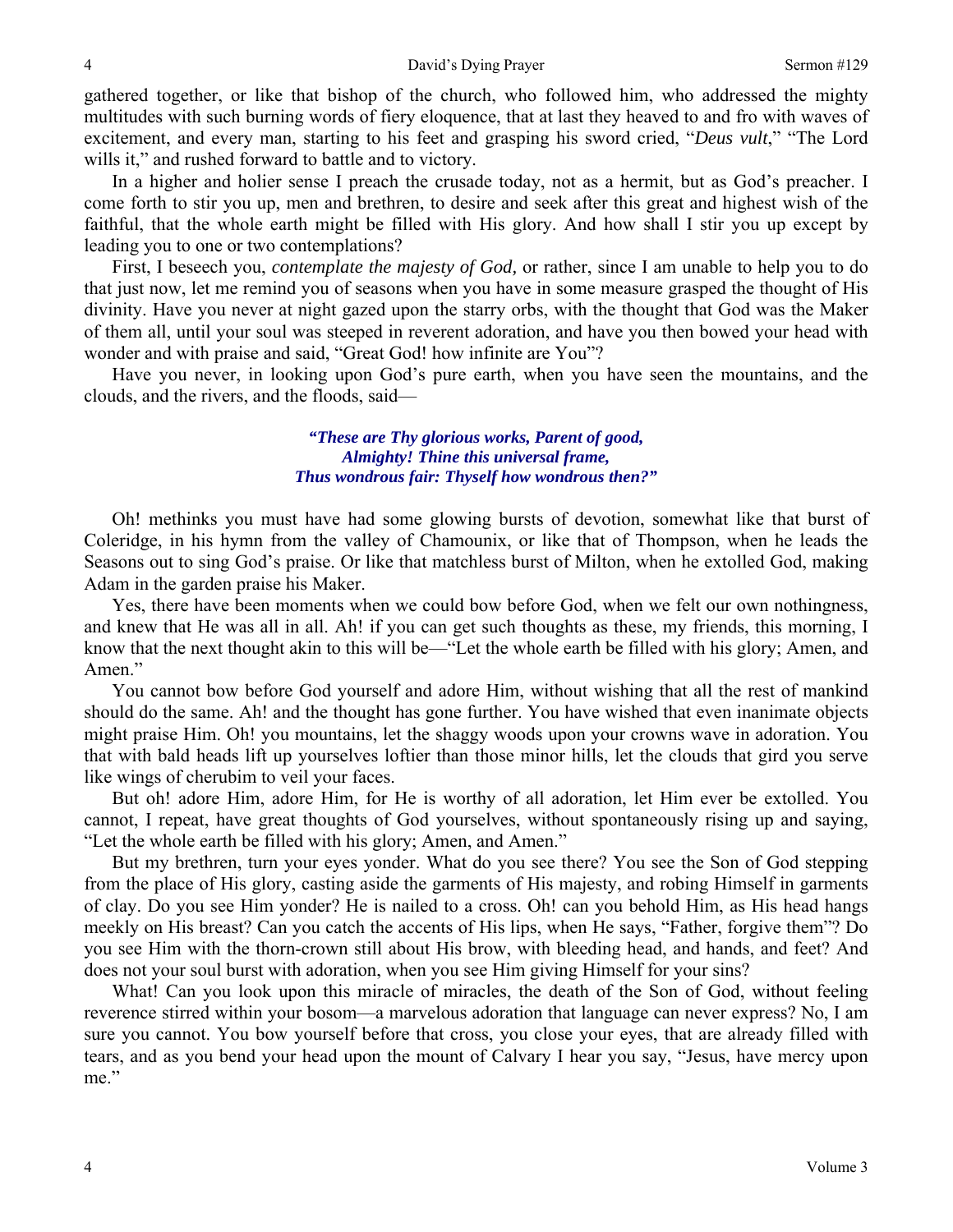And when you feel the blood applied to your conscience and know that He has blotted out your sins, *you are not a man* unless you start from your knees and cry, "Let the whole earth be filled with his glory; Amen, and Amen."

What! did He bend His awful head down to the shades of death? What! Did He hang upon a cross and bleed, and shall not earth praise Him? O you dumb, surely this might loose your tongues. O you silent ones, you might begin to speak, and if you do not, sure the very stones will speak, and the rocks that rent once at His death will rend again, and open a wide mouth to let their hallelujahs ascend to heaven. Ah! the cross makes us praise Him.

Lovers of Jesus, can you love Him without desiring that His kingdom may come? What! Can you bow before Him and yet not wish to see your Monarch master of the world? Out on you, men, if you can pretend to love your Master and yet not desire to see Him the conqueror. I give you not a penny for your piety, unless it leads you to wish that the same mercy which has been extended to you might reach to others, and unless it prompts you to pray this prayer, "Let the whole earth be filled with his glory; Amen, and Amen."

But gaze a moment longer. The man that died for sinners sleeps within a grave. A little while He sleeps until the angel rolls away the stone and gives Him liberty. Do you behold Him, as He wakes up from His slumber, and radiant with majesty, and glorious with light, affrights His guard, and stands a risen man?

Do you see Him, as He climbs to heaven, as He ascends to the paradise of God, sitting at the right hand of His Father till His enemies are made His footstool? Do you see Him, as principalities and powers bow before Him, as cherubim and seraphim cast their crowns at His feet? Do you hear Him? Do you hear Him intercede, and do you hear also the music of the glorified spirits, ever chanting perpetual songs before His throne? And do you not wish that we might—

#### *"Prepare new honors for His name, And songs before unknown?"*

Oh! it is impossible to see the glorified Christ with the eye of faith, without exclaiming afterwards, "Let the whole earth be filled with his glory; Amen, and Amen."

But now one other thought. *Common humanity urges us to pray this prayer*. Did you never walk through a village full of drunkenness and profanity? Did you never see at every ale-house poor wretched bloated carcasses that once were men, standing, or rather leaning against the posts, staggering with drunkenness!

Have you never looked into the houses of the people, and beheld them as dens of iniquity, at which your soul did turn aghast? Have you never walked through that village and seen the poverty, and degradation, and misery of the inhabitants, and sighed over it? Yes, you have.

But was it ever your privilege to walk through that village in after years, when the Gospel has been preached there? It has been mine. Once it was my delight to labor in a village where sin and iniquity had once been rampant, and I can say with joy and happiness that almost from one end of the village to the other, at the hour of eventide, you would have heard the voice of song coming from every roof-tree, echoing from every heart.

Oh! what a pleasant thing to walk through the village, when drunkenness has almost ceased, when debauchery is dead, and when men and women go forth to labor with joyful hearts, singing as they go the praises of the ever-living God. And when at sunset the humble cottager calls his children together and reads them some portion from the book of truth, and then together they bend their knees—oh! happy, happy households! Yes, we have seen some such places, and when our hearts have been gladdened by the sight, we have said, "Let the whole earth be filled with his glory; Amen, and Amen."

It has been our delight sometimes to tabernacle amongst the lowly for a little season. We have had our seat given us in the chimney corner for a while, and by and by as the time to retire drew nigh, the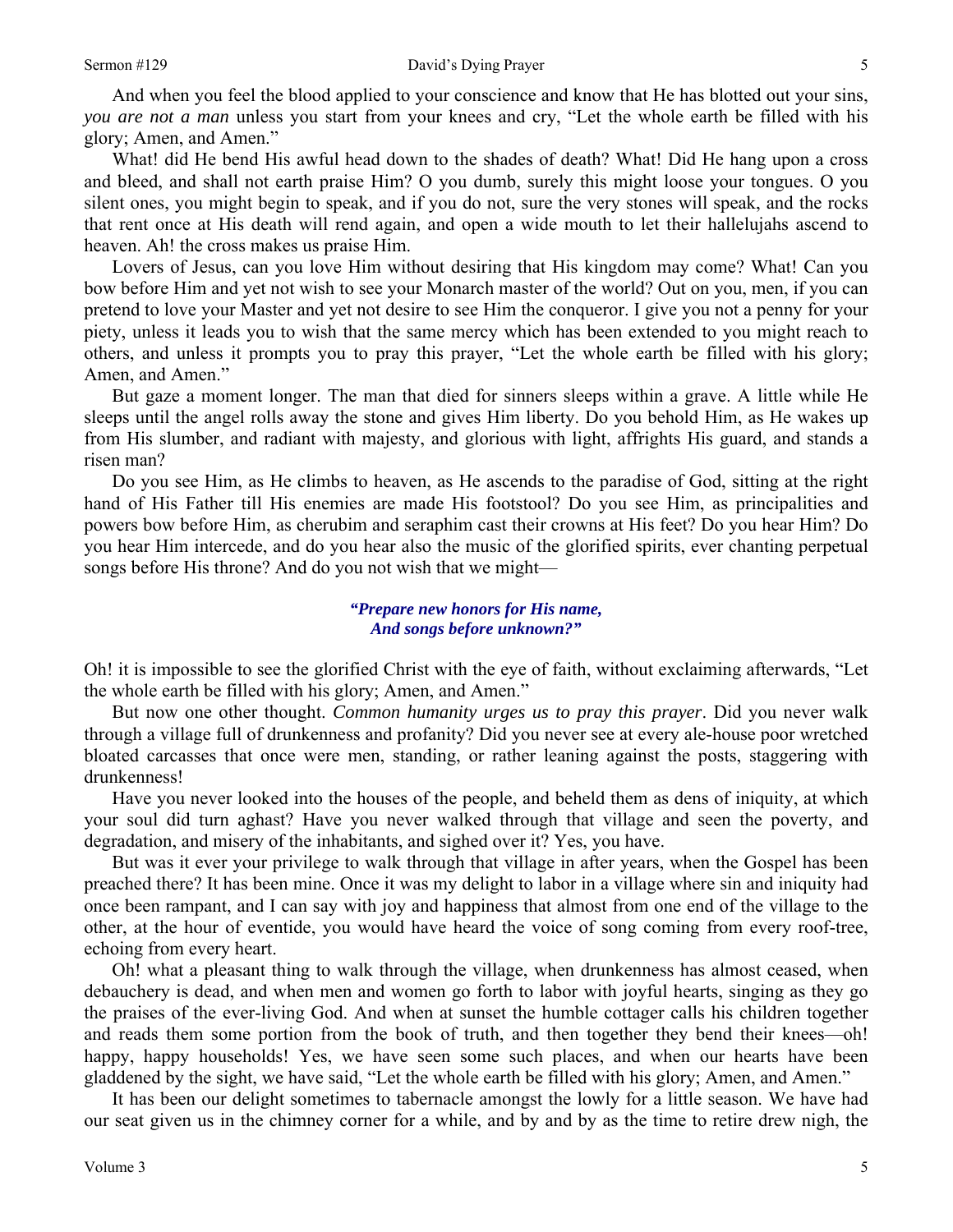good man of the house has said to the prophet's servant, "Now, sir, will you read for us tonight, as you are here?" And we have noticed the faces of the little group around us, as we have read some portion like this—"Truly God is good to Israel, even to such as are of a clean heart." And then we have said, "No, we will not pray tonight, you must be priest in your own house and pray yourself."

And then the good man has prayed for his children, and when we have seen them rise up and kiss their parent for the night we have thought, "Well, if this is the kind of family that religion makes, let the whole earth be filled with His glory. For the blessedness and for the happiness of man, let God's kingdom come and let His will be done."

Contrast that, my brethren, with the murderous rites of the Hindu, contrast it with the savagery and barbarism of heathen lands. If I could bring some barbarian to stand before you this morning, he might himself be a better preacher than I can be, as with his almost unintelligible utterances and clicks he would begin to tell you the few ideas he had, which ideas began and ended with himself, and with the miserable prey on which he lived.

You would say, "What! is there such a miserable race as this?" Let us at once kneel down and utter this prayer, and then rise up and labor to fulfill it—"Let the whole earth be filled with his glory." I feel that I cannot stir you this morning as I wished. (If I were a Welshman I think I could move your hearts. They have such a knack of waking persons up by what they say).

Oh! my soul longs for that day, it sighs for that blessed period. Would God that all sighed and longed for it too, and were prepared to work and labor, watch and pray, until we should indeed sing with truth,

> *"Hallelujah! Christ the Lord God Omnipotent shall reign; Hallelujah! Christ in God, God in Christ is all in all."*

May such a day come, as it certainly will!

**III.** And now, I am to give you A FEW COUNSELS IN THE PURSUIT OF THIS OBJECT.

First, *you cannot pray this prayer unless you seek in your own life to remove every impediment to the spread of Christ's kingdom*. *You* cannot pray it, sir, you cannot say, "Let the whole earth be filled with his glory; Amen, and Amen"—you who cursed God yesterday. How can the same lip that cursed God say, "Let the whole earth be filled with his glory; Amen, and Amen"?

You cannot say it, sir—you who break His commandments, and violate His laws, and run riot against His government. If you said it you would be a vile hypocrite. Is there anything in our character and conduct which has a tendency to prevent the spread of the Gospel? Oh! we say it with pain, there are many members of the churches everywhere whose characters are such that if they remain what they are, Christ's Gospel never can fill the whole earth, for it cannot fill their hearts.

You know the men. They call themselves God's dear people, and they would be dear if they were given away—certainly nobody would buy them at the lowest price in the world. They say that they are His precious ones, and they must be very precious, or else He never would have any thoughts of mercy towards such a set as they are.

And they will sometimes say, "Ah! we are the Lord's elect," and they live in sin. They say there are very few of their sort, and we reply, "What a mercy!" If there were we should need many of our public buildings to be turned at once into jails to lock up such people.

No, we do not believe in the characters of men who make a profession of religion, and yet do not live up to it. Do not tell us about such profession, just be quiet altogether. Do not call yourselves religious and yet act as others do. I do prefer a man that is a right down blustering sinner when he is at it. Do not let him go into sin, and then mask and cover it all up. There is no use in it. The man is not honest.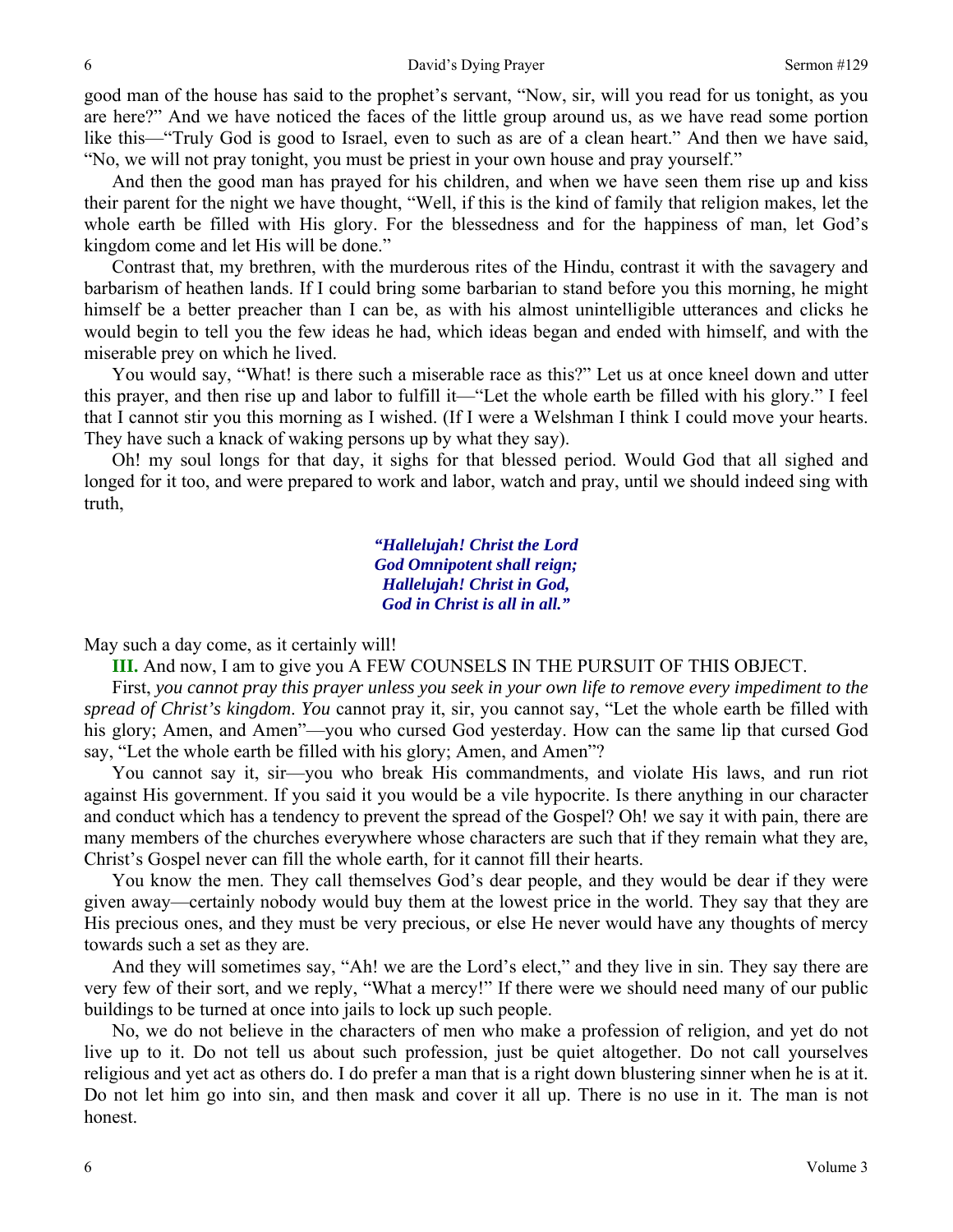I do think there is some hope for a man who is a down-right, thoroughbred sinner, that goes at it and is not ashamed of it. But a rascally, canting hypocrite, that comes crawling into our church, and yet lives in sin all the while—such a man—God Almighty may save him, but it is very seldom that He does save such people.

He lets them go on and reap the fruit of their own ways. He lets them find out, after all, that hypocrisy is a sure road to hell and never can lead to heaven. We must look well to ourselves, by God's Spirit or else we must not pray this prayer, "Let the whole earth be filled with his glory; Amen, and Amen."

And there is my friend Mr. Save-all. I am sure he cannot pray this prayer. At least I think I hear him in his soul say, "O Lord, let the whole earth be filled with Your glory." A contribution is requested to assist the cause in so doing. Oh! no, not at all. Like the old slave woman we have all heard of, who sang, "Fly abroad, thou mighty Gospel," and put her eyes up in such a devout frame, that her brother slave who was passing the plate that day could not get her to pay any attention to him, till he jogged her elbow and said, "Yes, sissy, it is well enough to sing, 'Fly abroad, thou mighty Gospel,' if you would give it wings then it might, but you are just singing this and doing nothing at all."

Now, what is the good of a man singing, "Fly abroad, thou mighty Gospel," and praying this prayer, "Let the whole earth be filled with his glory," if he has got six thousand a year coming in for doing nothing at all? It is no use for a man to put on a pair of lawn sleeves and say, "Oh, it is my devout desire that the whole earth may be filled with His glory," and then leave the world to stare at him and consider what good he is.

It is no use for a man simply to have a curacy or something of that sort, buy his manuscripts cheap, come up and read off two sermons twenty minutes long, go home with a good conscience that he has done his duty twice, and then say, "Let the whole earth be filled with his glory." Why, my friends, there is no chance of it if that is the way it is to be done, not the slightest in the world.

To cry, "Let the whole earth be filled with his glory," and then stand still and do nothing at all, or merely do some nominal well-paid work, and feel it is all over. We want something in the ministry a little different before even ministers can pray this prayer in sincerity.

I am not finding fault with any of my brethren, but I would recommend them to preach thirteen times a week, and then they can pray this prayer a little better. Three times a week would not do for me. It would hurt my constitution—preaching thirteen times a week is good healthy exercise. But you shut yourself up in your study, or what is ten times worse, you do nothing at all, but just take it easy all the week till Sunday comes, and then borrow a sermon out of an old magazine, or buy one of the helps for ministers, or take down one of Charles Simeon's skeletons and preach it.

My good man, you cannot pray in that fashion. The poorest Sabbath school teacher has a better right to pray that prayer than you have. You go to a fire that is raging vehemently and say, "Oh, let it be put out!" and stand with your hands in your pockets, while a little boy that is standing there and passing the bucket may pray that prayer sincerely, but you cannot.

No, my brethren, you must be up and doing for your Master, or else you cannot pray this prayer. You say, "I am doing my duty," but my friend, that is not much use, you must do a little more than that. Doing your duty, as you think, is often doing but a very small part of your duty. What is a man's duty? "Why, as much as he is paid for, sir." Oh, no, I think not, a man's duty is to do whatsoever his hand finds to do with all his might, and until he does that, he cannot with any sincerity offer this prayer, "Let the whole world be filled with his glory; Amen, and Amen."

Ah, there are some here that I could mention, who by their unparalleled philanthropy, by their unique and unrivalled love of their fellow creatures, have done much to fill the earth with God's glory, for they have let the world see what Christian men and Christian women are able to do when God's love has touched their hearts.

There are to be found some who by devoting themselves to the service of their Master, and spending and being spent for Him, have done much to heighten the opinion of the world towards Christianity, and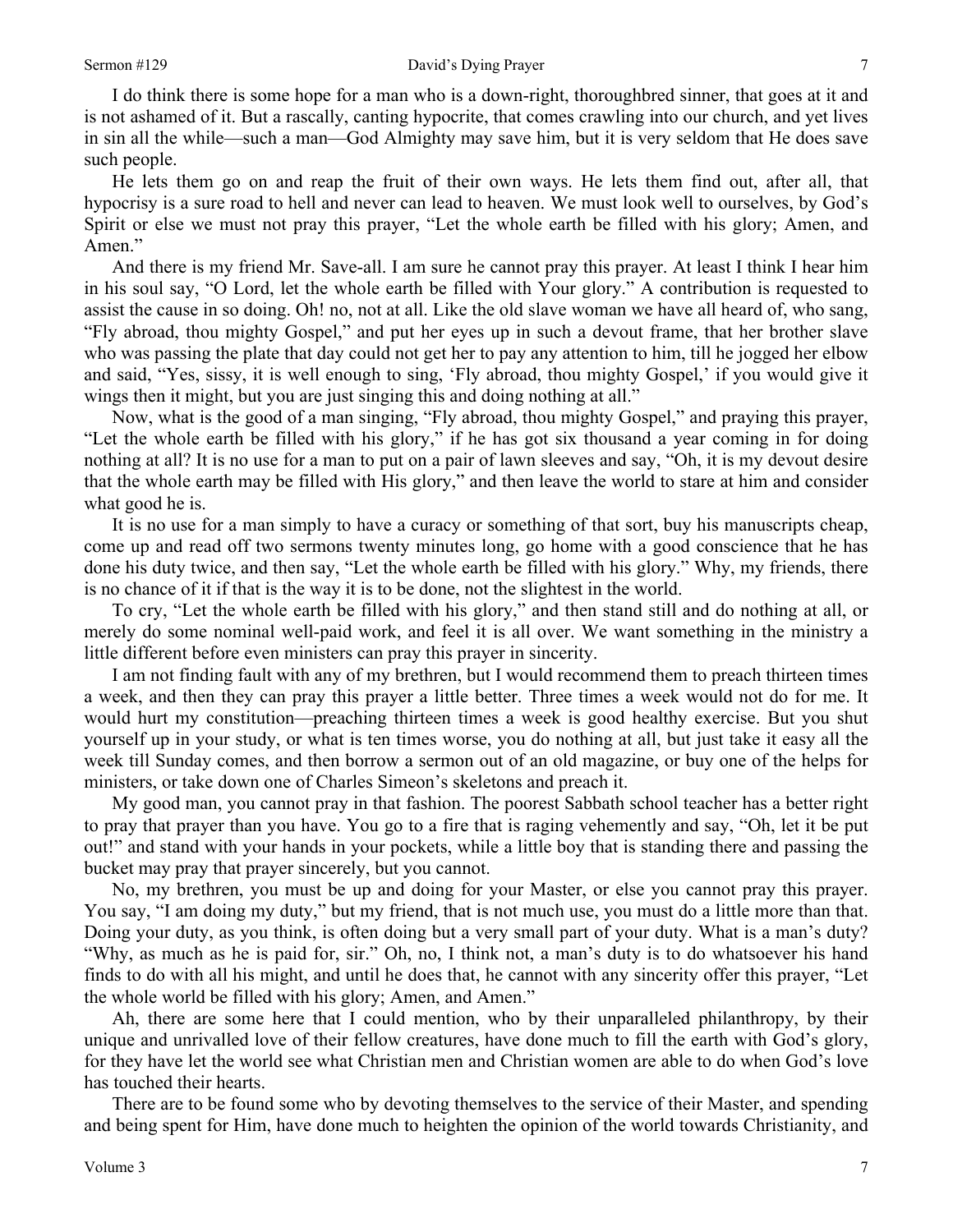make them think better of the Christian church than they would have done if it had not been for these few rare, mighty heroes in the midst of us. "Let the whole earth be filled with his glory; Amen, and Amen." But it cannot be, speaking after the manner of men, unless we each of us labor and endeavor as God shall help us, to extend the kingdom of our Master.

And now, my friends, have I been urging you to an impossible toil? Have I been telling Christian men to pray for that which never can be granted? Ah! no, blessed be God, we are taught to pray for nothing but that which God has been pleased to give. He has told us to pray that His kingdom may come, and His kingdom will come, and come most assuredly, too.

Hark! Hark! Hark! I hear mustering for the battle, yonder in the dim distance I see the armies gathering. Yes, I can dimly see their ensign and behold the flag that waves before them! Who are these that come? Who are these? These are nobler and better men than we! These are warriors of Christ, as yet, perhaps, unborn.

These are the mighty men, the rear-guard, these are the imperial guard of heaven, who have been fighting long. The enemy has sometimes fled, but hitherto we have achieved but little. The phalanx of the foe still stands fast and firm, and we have blunted our blades against the shields of the mighty. As yet the victory is not complete, the Master stands on the hill with His reserve.

Lo! I see them—they are coming, they are coming. Some of us shall live to see them—men whose tongues are made of fire, whose hearts are full of flame, who speak like angels and preach like cherubim! The men are coming, and happy shall the man be who marks the triumph. Each tramp of theirs shall be the tramp of victory, each blast of theirs shall level walls of spiritual Jerichos, each blow of their horn shall *clear an acre of valiant foemen*, each stroke from their sword shall cleave a dragon, and every blow from their arm shall be mighty to overturn thrones and sceptres and kings!

They come, they come, and till they come what shall we do—why fight on and hold our posts. But lo! they come. Let us be cheered with the thought that victory is certain. The hour comes when this mighty band of heroes shall sweep the earth with the banner of victory. And when in years to come, you and I shall look upon the plain of battle, we shall see there an idol broken, there a colossal system of wickedness dashed in pieces, there a false prophet slain, there a deluder cast away.

Oh! glorious shall be that day when victory shall be complete, when the horse and the rider shall be overthrown, when the battle that is without blood and without smoke, without rolling of garments of warriors, shall be completed by the shout of victory through Him that has loved us.

Beloved, we will wait awhile. We will still continue on this side with our Master, for though we are fighters now, we shall be winners by and by. Yes, man, woman, you who are unknown, unnoted, but are striving for your Master, by prayer, and praise, and labor, the day is coming when everyone of you shall have a crown of victory! The hour is coming when your heart shall beat high, for you shall share the conquest.

Those men who are coming, without whom we cannot be made perfect, shall not have all the honor. We who have borne the brunt of the fight shall have a share of the glory, the victors shall divide the spoil, and we shall divide the spoil with them. You, tried, afflicted, forgotten, and unknown, you shall soon have the palm branch in your hand, and you shall ride in triumph through the streets of earth and heaven, when your Master shall make show of principalities and powers openly, in the day of His victory! Only still continue, only wrestle on, and you shall be crowned.

But I have got one word to say and then Amen. You know, in Roman warfare there were special rewards given for special works. There was the mural crown for the man that first scaled the rampart and stood upon the wall. I am looking on this great congregation with a thought in my mind which agitates my spirit. Young men! Young men! is there not one among you who can win a mural crown? Have I not one true Christian heart here that is set for work and labor? Have not I one man who will devote himself for God and His truth?

Henry Martyn! you are dead, and is your mantle buried with you? Brainerd, you sleep with your fathers, and is your spirit dead too, and shall there never be another Brainerd? Knibb, you have ascended

8